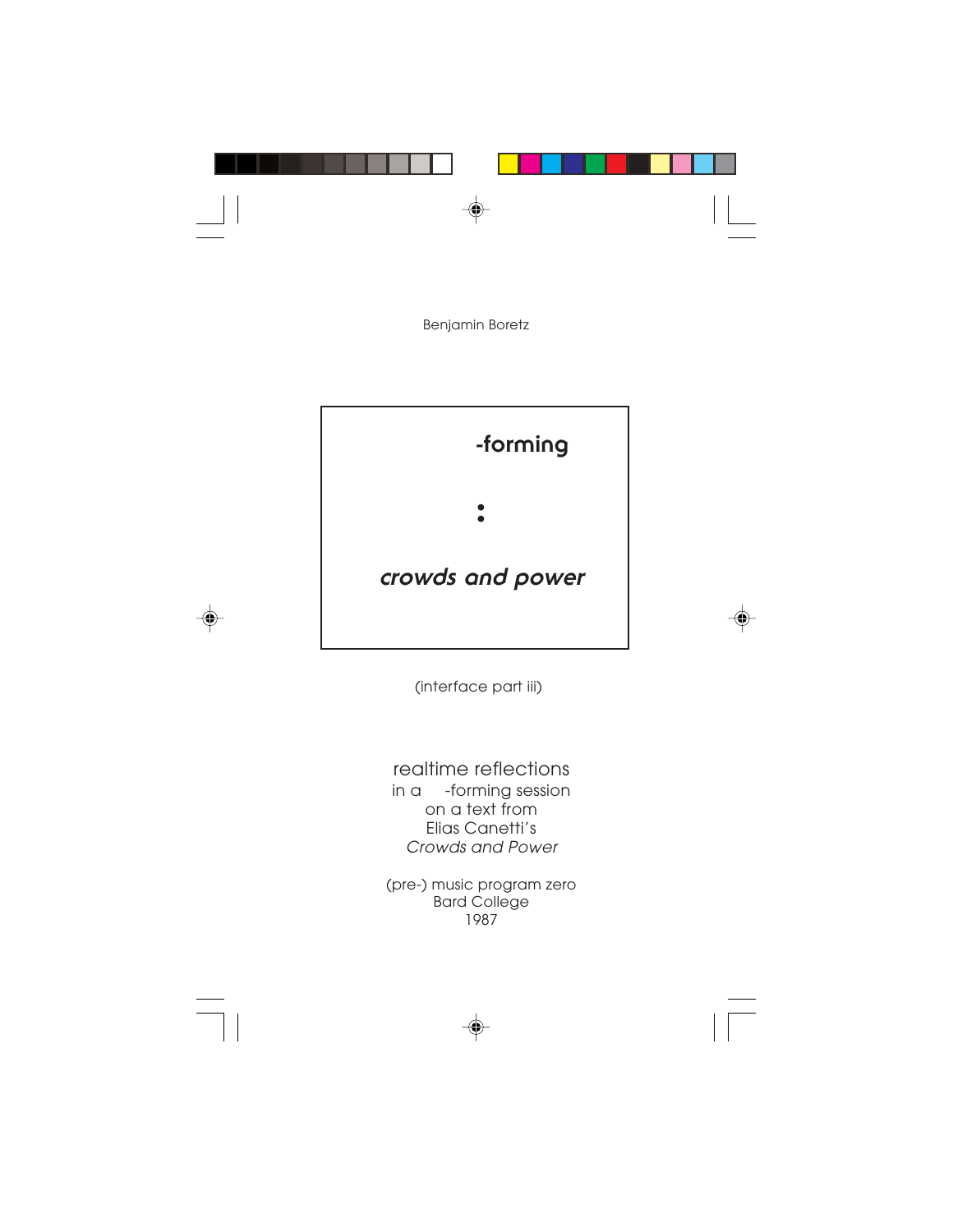

*Closed: To do something You need to do You need a space.*

> *A space is not only room It is a room. A room has walls (is an enclosure) To hold what is done Within To contain accumulation Increment temperature Reciprocate pressure Reverberate. A room is about unloss.*



*Also walls out. That which does not need To do what you in this space Need to do. Those who need to not do And need for you to not do It.*

> *A space with room And walls: Room: at least enough. Walls: no more than enough. If possible To make possible It.*

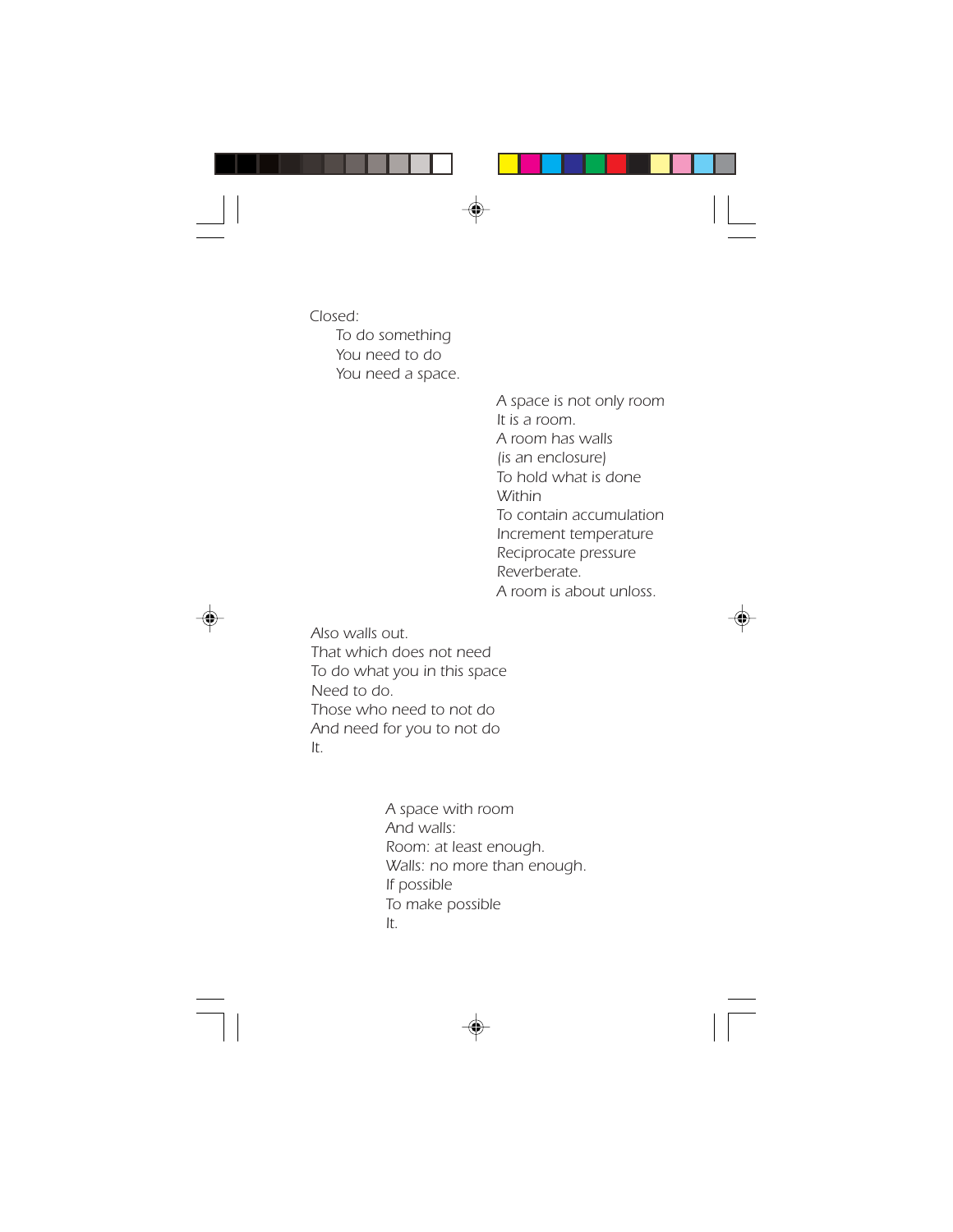

*Open: To do something That is to be something You need to do You need for there to be Others.*

> *A space is not only room And a room which Contains and Encloses and Conserves and Identifies and Connects and Protects but also*



*Isolates.*

*Not only walls out but also Walls In.*

 *Not only creates identity but also engenders neglect.*

 *Not only prevents invasion but also causes loneliness.*

 *Not vulnerable is also unavailable. Makes it possible But also Obscures It.*

*The Other, behind the outside of the wall, who does not need it, does this Other not need it?* This Other, outside the wall behind us, whom we do not need, to do this, having done this, do we not need?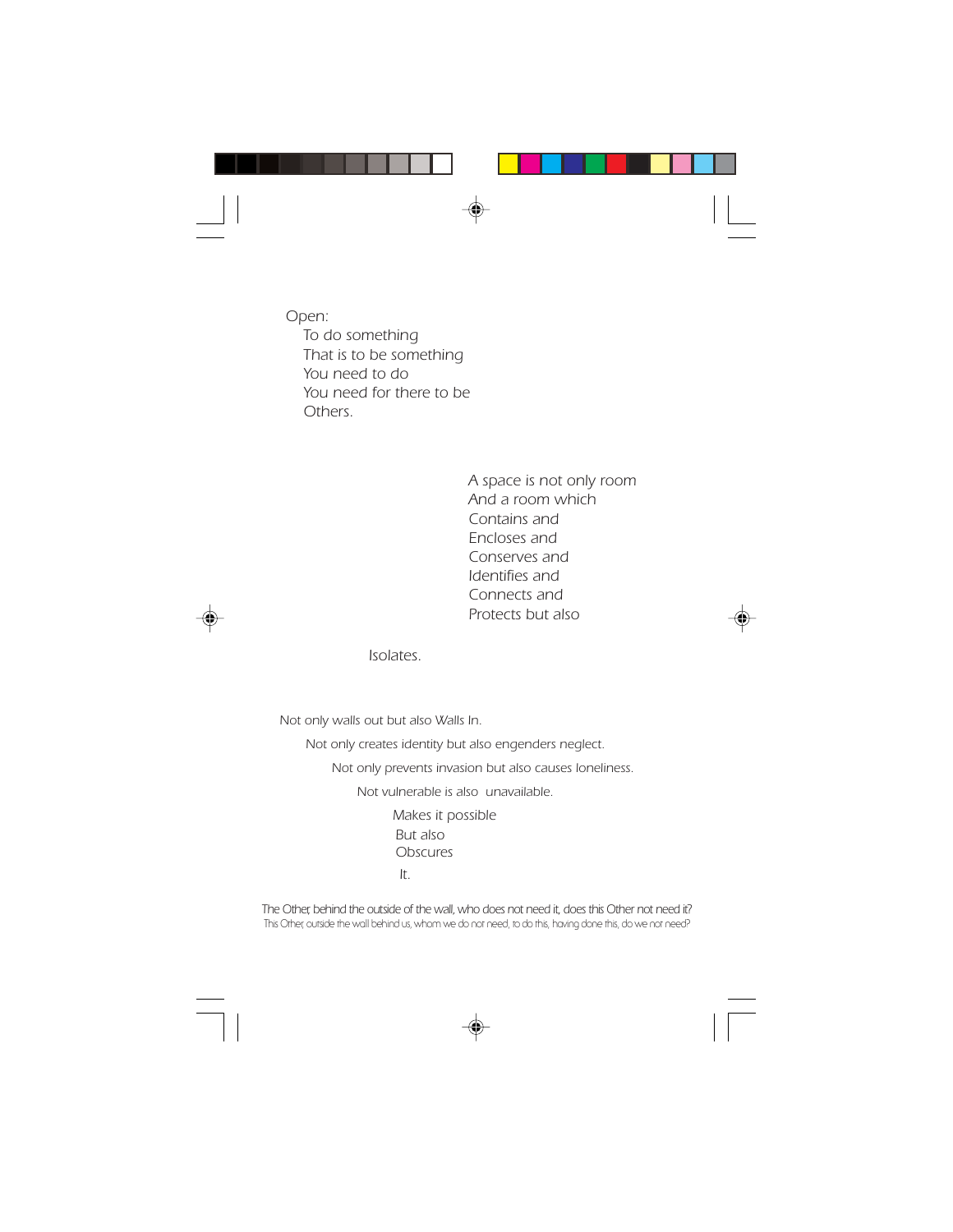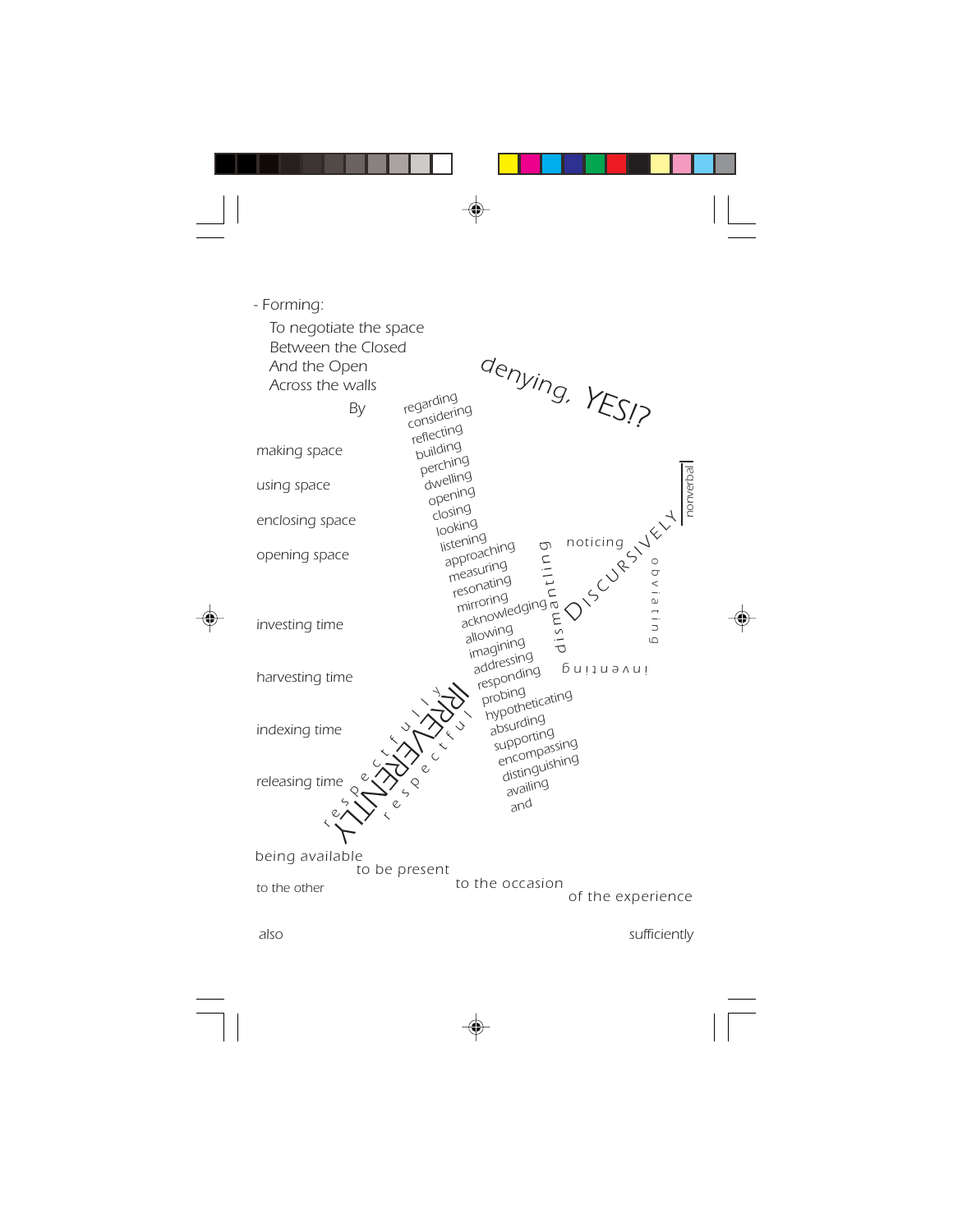

*This crowd here (or any other)*

*Could not be any realer*

 *in playing "FOR REAL"*

*than each one before it was a crowd was:*

*less, in fact*

*in that*

*the enterprise of a crowd*



*cannot be real as the enterprise of one: or that is*



*a one-manipulated crowd.*

A group is a convergence of ones. For a bounded purpose in which each contributes to a unit collectivity but each retains individual responsibility as well as sharing responsibility to the collective as well as sharing the responsibility of the collective in which "the collective" sustains no responsibility independent of that sustained by each individual. One, in a crowd, has no responsibility. A crowd, has no responsibility.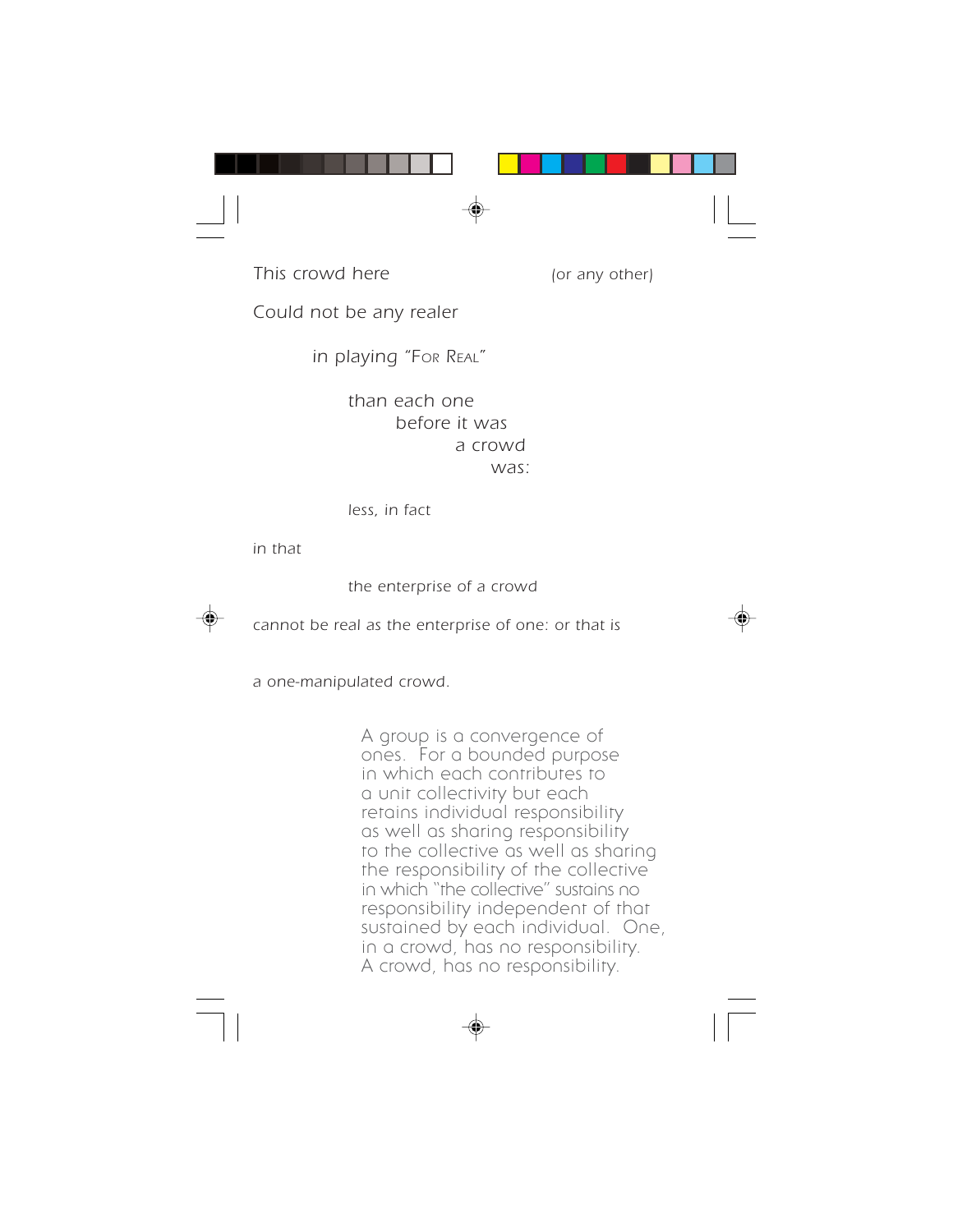